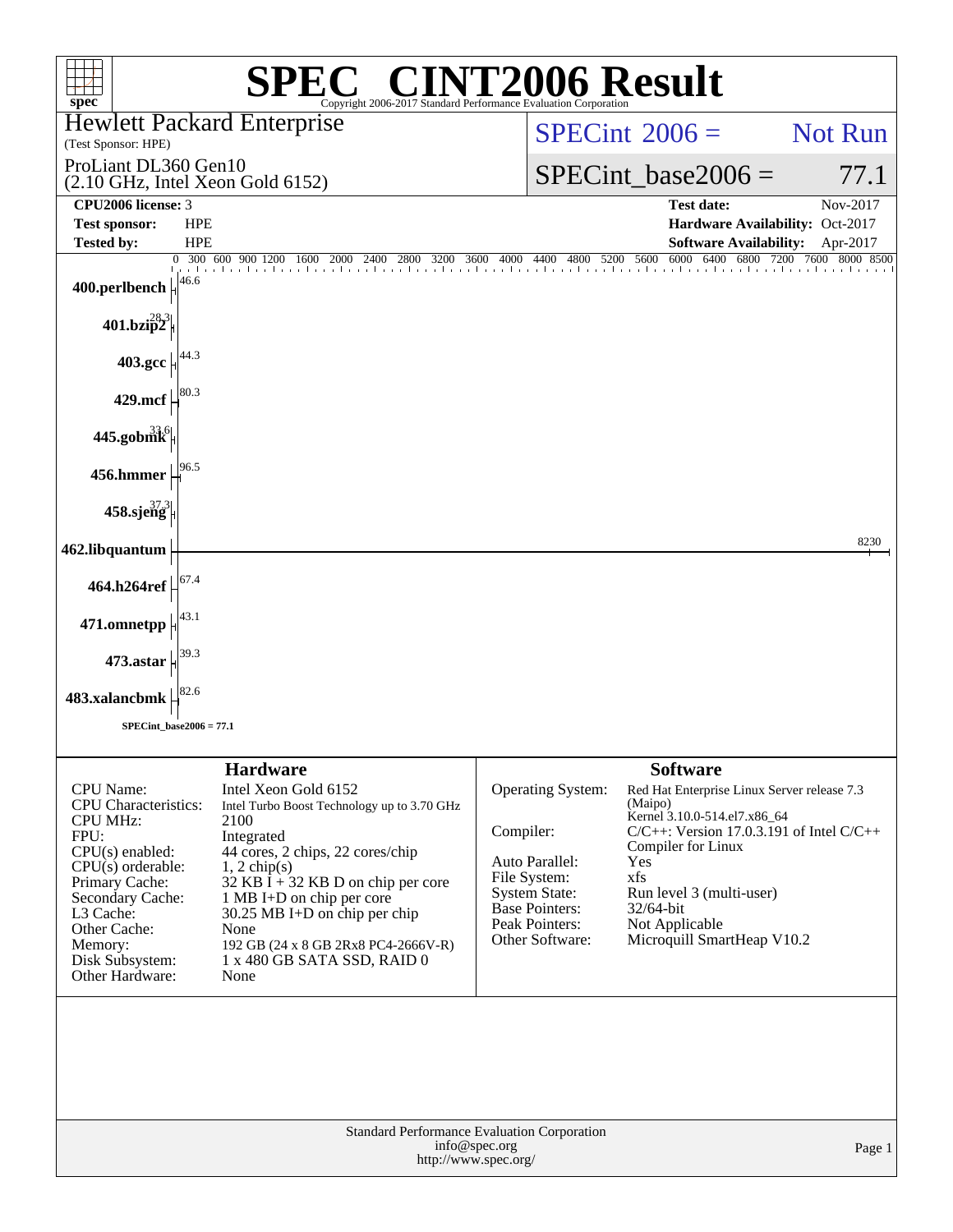

#### Hewlett Packard Enterprise

(Test Sponsor: HPE)

ProLiant DL360 Gen10

(2.10 GHz, Intel Xeon Gold 6152)

 $SPECint2006 =$  Not Run

SPECint base2006 =  $77.1$ 

**[CPU2006 license:](http://www.spec.org/auto/cpu2006/Docs/result-fields.html#CPU2006license)** 3 **[Test date:](http://www.spec.org/auto/cpu2006/Docs/result-fields.html#Testdate)** Nov-2017

**[Test sponsor:](http://www.spec.org/auto/cpu2006/Docs/result-fields.html#Testsponsor)** HPE **[Hardware Availability:](http://www.spec.org/auto/cpu2006/Docs/result-fields.html#HardwareAvailability)** Oct-2017 **[Tested by:](http://www.spec.org/auto/cpu2006/Docs/result-fields.html#Testedby)** HPE **[Software Availability:](http://www.spec.org/auto/cpu2006/Docs/result-fields.html#SoftwareAvailability)** Apr-2017

### **[Results Table](http://www.spec.org/auto/cpu2006/Docs/result-fields.html#ResultsTable)**

|                                                                                                          | <b>Base</b>    |       |                |       |                |       | <b>Peak</b>    |              |                |              |                |              |
|----------------------------------------------------------------------------------------------------------|----------------|-------|----------------|-------|----------------|-------|----------------|--------------|----------------|--------------|----------------|--------------|
| <b>Benchmark</b>                                                                                         | <b>Seconds</b> | Ratio | <b>Seconds</b> | Ratio | <b>Seconds</b> | Ratio | <b>Seconds</b> | <b>Ratio</b> | <b>Seconds</b> | <b>Ratio</b> | <b>Seconds</b> | <b>Ratio</b> |
| 400.perlbench                                                                                            | 210            | 46.6  | 210            | 46.5  | 209            | 46.7  |                |              |                |              |                |              |
| 401.bzip2                                                                                                | 340            | 28.3  | 341            | 28.3  | 341            | 28.3  |                |              |                |              |                |              |
| $403.\mathrm{gcc}$                                                                                       | 181            | 44.4  | 182            | 44.3  | 182            | 44.3  |                |              |                |              |                |              |
| $429$ .mcf                                                                                               | 113            | 80.4  | 117            | 78.2  | 114            | 80.3  |                |              |                |              |                |              |
| $445$ .gobmk                                                                                             | 312            | 33.6  | 312            | 33.6  | 312            | 33.7  |                |              |                |              |                |              |
| $456.$ hmmer                                                                                             | 97.0           | 96.2  | 96.7           | 96.5  | 96.6           | 96.6  |                |              |                |              |                |              |
| $458$ .sjeng                                                                                             | 325            | 37.3  | 324            | 37.3  | 325            | 37.2  |                |              |                |              |                |              |
| 462.libquantum                                                                                           | 2.45           | 8460  | 2.52           | 8230  | 2.52           | 8220  |                |              |                |              |                |              |
| 464.h264ref                                                                                              | 327            | 67.8  | 329            | 67.3  | 328            | 67.4  |                |              |                |              |                |              |
| $ 471$ .omnetpp                                                                                          | 146            | 42.9  | 145            | 43.1  | 144            | 43.3  |                |              |                |              |                |              |
| $473$ . astar                                                                                            | 178            | 39.3  | 178            | 39.4  | 179            | 39.3  |                |              |                |              |                |              |
| 483.xalancbmk                                                                                            | 83.7           | 82.4  | 83.5           | 82.6  | 82.9           | 83.2  |                |              |                |              |                |              |
| Results appear in the order in which they were run. Bold underlined text indicates a median measurement. |                |       |                |       |                |       |                |              |                |              |                |              |

### **[Operating System Notes](http://www.spec.org/auto/cpu2006/Docs/result-fields.html#OperatingSystemNotes)**

 Stack size set to unlimited using "ulimit -s unlimited" Transparent Huge Pages enabled by default Filesystem page cache cleared with: shell invocation of 'sync; echo 3 > /proc/sys/vm/drop\_caches' prior to run IRQ balance service was stop using "service irqbalance stop" Tuned-adm profile was set to Throughtput-Performance

### **[Platform Notes](http://www.spec.org/auto/cpu2006/Docs/result-fields.html#PlatformNotes)**

BIOS Configuration: Intel Hyperthreading set to Disabled Thermal Configuration set to Maximum Cooling LLC Prefetch set to Enabled LLC Dead Line Allocation set to Disabled Memory Patrol Scrubbing set to Disabled Workload Profile set to General Peak Frequency Compute Energy/Performance Bias set to Maximum Performance Workload Profile set to Custom NUMA Group Size Optimization set to Flat Sysinfo program /home/specuser/cpu2006/config/sysinfo.rev6993 Revision 6993 of 2015-11-06 (b5e8d4b4eb51ed28d7f98696cbe290c1) running on dl360gen10rhel73 Sat Nov 4 01:12:45 2017

 This section contains SUT (System Under Test) info as seen by some common utilities. To remove or add to this section, see: <http://www.spec.org/cpu2006/Docs/config.html#sysinfo>

Continued on next page

Standard Performance Evaluation Corporation [info@spec.org](mailto:info@spec.org) <http://www.spec.org/>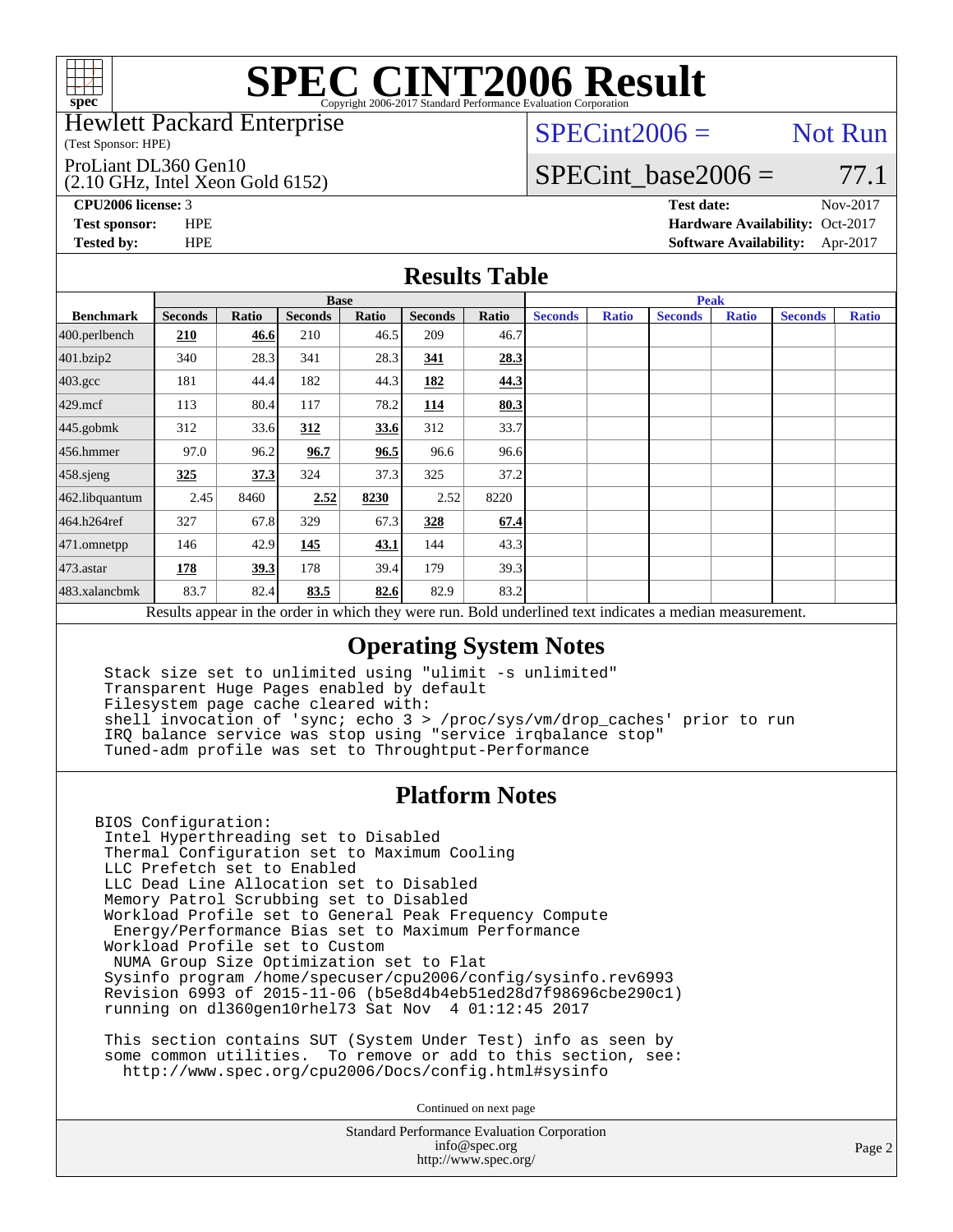

Hewlett Packard Enterprise

(Test Sponsor: HPE)

 $SPECint2006 =$  Not Run

ProLiant DL360 Gen10

(2.10 GHz, Intel Xeon Gold 6152)

**[Tested by:](http://www.spec.org/auto/cpu2006/Docs/result-fields.html#Testedby)** HPE **[Software Availability:](http://www.spec.org/auto/cpu2006/Docs/result-fields.html#SoftwareAvailability)** Apr-2017

 $SPECTnt\_base2006 = 77.1$ **[CPU2006 license:](http://www.spec.org/auto/cpu2006/Docs/result-fields.html#CPU2006license)** 3 **[Test date:](http://www.spec.org/auto/cpu2006/Docs/result-fields.html#Testdate)** Nov-2017 **[Test sponsor:](http://www.spec.org/auto/cpu2006/Docs/result-fields.html#Testsponsor)** HPE **[Hardware Availability:](http://www.spec.org/auto/cpu2006/Docs/result-fields.html#HardwareAvailability)** Oct-2017

#### **[Platform Notes \(Continued\)](http://www.spec.org/auto/cpu2006/Docs/result-fields.html#PlatformNotes)**

Standard Performance Evaluation Corporation [info@spec.org](mailto:info@spec.org) Page 3 From /proc/cpuinfo model name : Intel(R) Xeon(R) Gold 6152 CPU @ 2.10GHz 2 "physical id"s (chips) 44 "processors" cores, siblings (Caution: counting these is hw and system dependent. The following excerpts from /proc/cpuinfo might not be reliable. Use with caution.) cpu cores : 22 siblings : 22 physical 0: cores 0 1 2 3 4 5 8 9 10 11 12 16 17 18 19 20 21 24 25 26 27 28 physical 1: cores 0 1 2 3 4 5 8 9 10 11 12 16 17 18 19 20 21 24 25 26 27 28 cache size : 30976 KB From /proc/meminfo<br>MemTotal: 197570624 kB HugePages\_Total: 0<br>Hugepagesize: 2048 kB Hugepagesize: From /etc/\*release\* /etc/\*version\* os-release: NAME="Red Hat Enterprise Linux Server" VERSION="7.3 (Maipo)" ID="rhel" ID\_LIKE="fedora" VERSION\_ID="7.3" PRETTY\_NAME="Red Hat Enterprise Linux Server 7.3 (Maipo)" ANSI\_COLOR="0;31" CPE\_NAME="cpe:/o:redhat:enterprise\_linux:7.3:GA:server" redhat-release: Red Hat Enterprise Linux Server release 7.3 (Maipo) system-release: Red Hat Enterprise Linux Server release 7.3 (Maipo) system-release-cpe: cpe:/o:redhat:enterprise\_linux:7.3:ga:server uname -a: Linux dl360gen10rhel73 3.10.0-514.el7.x86\_64 #1 SMP Wed Oct 19 11:24:13 EDT 2016 x86\_64 x86\_64 x86\_64 GNU/Linux run-level 3 Nov 3 22:57 SPEC is set to: /home/specuser/cpu2006 Filesystem Type Size Used Avail Use% Mounted on<br>/dev/mapper/rhel-home xfs 392G 37G 356G 10% /home  $/$ dev/mapper/rhel-home  $xfs$  Additional information from dmidecode: Warning: Use caution when you interpret this section. The 'dmidecode' program reads system data which is "intended to allow hardware to be accurately determined", but the intent may not be met, as there are frequent changes to hardware, firmware, and the "DMTF SMBIOS" standard. BIOS HPE U32 09/29/2017 Memory: Continued on next page

<http://www.spec.org/>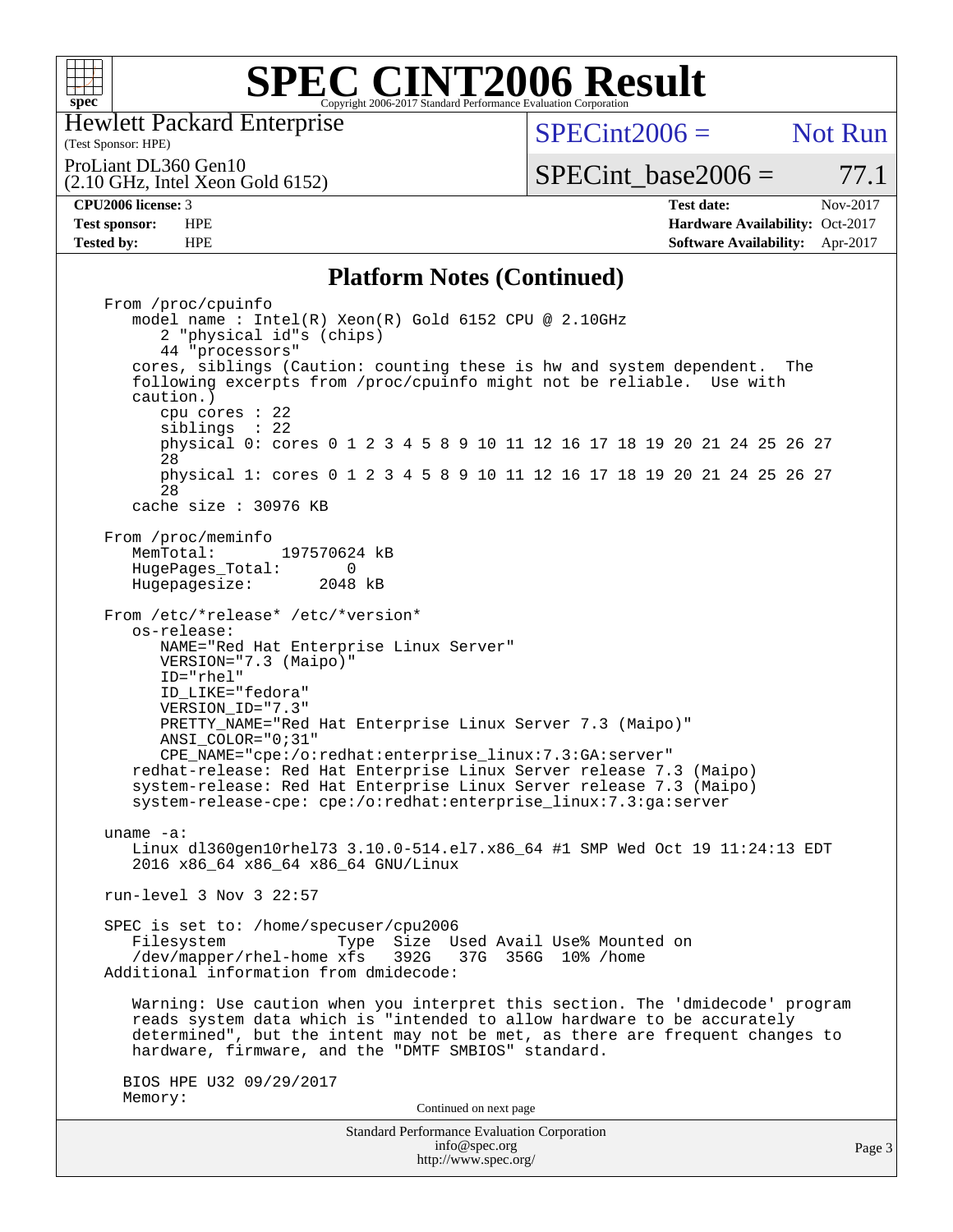

(Test Sponsor: HPE) Hewlett Packard Enterprise

 $SPECint2006 =$  Not Run

ProLiant DL360 Gen10

(2.10 GHz, Intel Xeon Gold 6152)

 $SPECTnt\_base2006 = 77.1$ 

**[CPU2006 license:](http://www.spec.org/auto/cpu2006/Docs/result-fields.html#CPU2006license)** 3 **[Test date:](http://www.spec.org/auto/cpu2006/Docs/result-fields.html#Testdate)** Nov-2017 **[Test sponsor:](http://www.spec.org/auto/cpu2006/Docs/result-fields.html#Testsponsor)** HPE **[Hardware Availability:](http://www.spec.org/auto/cpu2006/Docs/result-fields.html#HardwareAvailability)** Oct-2017 **[Tested by:](http://www.spec.org/auto/cpu2006/Docs/result-fields.html#Testedby)** HPE **[Software Availability:](http://www.spec.org/auto/cpu2006/Docs/result-fields.html#SoftwareAvailability)** Apr-2017

#### **[Platform Notes \(Continued\)](http://www.spec.org/auto/cpu2006/Docs/result-fields.html#PlatformNotes)**

24x UNKNOWN NOT AVAILABLE 8 GB 2 rank 2666 MHz

(End of data from sysinfo program)

#### **[General Notes](http://www.spec.org/auto/cpu2006/Docs/result-fields.html#GeneralNotes)**

Environment variables set by runspec before the start of the run:  $KMP$  AFFINITY = "granularity=fine, compact" LD\_LIBRARY\_PATH = "/home/specuser/cpu2006/lib/ia32:/home/specuser/cpu2006/lib/intel64:/home/specuser/cpu2006/sh10.2" OMP\_NUM\_THREADS = "44"

 Binaries compiled on a system with 1x Intel Core i7-4790 CPU + 32GB RAM memory using Redhat Enterprise Linux 7.2

## **[Base Compiler Invocation](http://www.spec.org/auto/cpu2006/Docs/result-fields.html#BaseCompilerInvocation)**

[C benchmarks](http://www.spec.org/auto/cpu2006/Docs/result-fields.html#Cbenchmarks): [icc -m64](http://www.spec.org/cpu2006/results/res2017q4/cpu2006-20171114-50614.flags.html#user_CCbase_intel_icc_64bit_bda6cc9af1fdbb0edc3795bac97ada53)

[C++ benchmarks:](http://www.spec.org/auto/cpu2006/Docs/result-fields.html#CXXbenchmarks) [icpc -m64](http://www.spec.org/cpu2006/results/res2017q4/cpu2006-20171114-50614.flags.html#user_CXXbase_intel_icpc_64bit_fc66a5337ce925472a5c54ad6a0de310)

## **[Base Portability Flags](http://www.spec.org/auto/cpu2006/Docs/result-fields.html#BasePortabilityFlags)**

 400.perlbench: [-DSPEC\\_CPU\\_LP64](http://www.spec.org/cpu2006/results/res2017q4/cpu2006-20171114-50614.flags.html#b400.perlbench_basePORTABILITY_DSPEC_CPU_LP64) [-DSPEC\\_CPU\\_LINUX\\_X64](http://www.spec.org/cpu2006/results/res2017q4/cpu2006-20171114-50614.flags.html#b400.perlbench_baseCPORTABILITY_DSPEC_CPU_LINUX_X64) 401.bzip2: [-DSPEC\\_CPU\\_LP64](http://www.spec.org/cpu2006/results/res2017q4/cpu2006-20171114-50614.flags.html#suite_basePORTABILITY401_bzip2_DSPEC_CPU_LP64) 403.gcc: [-DSPEC\\_CPU\\_LP64](http://www.spec.org/cpu2006/results/res2017q4/cpu2006-20171114-50614.flags.html#suite_basePORTABILITY403_gcc_DSPEC_CPU_LP64) 429.mcf: [-DSPEC\\_CPU\\_LP64](http://www.spec.org/cpu2006/results/res2017q4/cpu2006-20171114-50614.flags.html#suite_basePORTABILITY429_mcf_DSPEC_CPU_LP64) 445.gobmk: [-DSPEC\\_CPU\\_LP64](http://www.spec.org/cpu2006/results/res2017q4/cpu2006-20171114-50614.flags.html#suite_basePORTABILITY445_gobmk_DSPEC_CPU_LP64) 456.hmmer: [-DSPEC\\_CPU\\_LP64](http://www.spec.org/cpu2006/results/res2017q4/cpu2006-20171114-50614.flags.html#suite_basePORTABILITY456_hmmer_DSPEC_CPU_LP64) 458.sjeng: [-DSPEC\\_CPU\\_LP64](http://www.spec.org/cpu2006/results/res2017q4/cpu2006-20171114-50614.flags.html#suite_basePORTABILITY458_sjeng_DSPEC_CPU_LP64) 462.libquantum: [-DSPEC\\_CPU\\_LP64](http://www.spec.org/cpu2006/results/res2017q4/cpu2006-20171114-50614.flags.html#suite_basePORTABILITY462_libquantum_DSPEC_CPU_LP64) [-DSPEC\\_CPU\\_LINUX](http://www.spec.org/cpu2006/results/res2017q4/cpu2006-20171114-50614.flags.html#b462.libquantum_baseCPORTABILITY_DSPEC_CPU_LINUX) 464.h264ref: [-DSPEC\\_CPU\\_LP64](http://www.spec.org/cpu2006/results/res2017q4/cpu2006-20171114-50614.flags.html#suite_basePORTABILITY464_h264ref_DSPEC_CPU_LP64) 471.omnetpp: [-DSPEC\\_CPU\\_LP64](http://www.spec.org/cpu2006/results/res2017q4/cpu2006-20171114-50614.flags.html#suite_basePORTABILITY471_omnetpp_DSPEC_CPU_LP64) 473.astar: [-DSPEC\\_CPU\\_LP64](http://www.spec.org/cpu2006/results/res2017q4/cpu2006-20171114-50614.flags.html#suite_basePORTABILITY473_astar_DSPEC_CPU_LP64) 483.xalancbmk: [-DSPEC\\_CPU\\_LP64](http://www.spec.org/cpu2006/results/res2017q4/cpu2006-20171114-50614.flags.html#suite_basePORTABILITY483_xalancbmk_DSPEC_CPU_LP64) [-DSPEC\\_CPU\\_LINUX](http://www.spec.org/cpu2006/results/res2017q4/cpu2006-20171114-50614.flags.html#b483.xalancbmk_baseCXXPORTABILITY_DSPEC_CPU_LINUX)

## **[Base Optimization Flags](http://www.spec.org/auto/cpu2006/Docs/result-fields.html#BaseOptimizationFlags)**

[C benchmarks](http://www.spec.org/auto/cpu2006/Docs/result-fields.html#Cbenchmarks): [-xCORE-AVX2](http://www.spec.org/cpu2006/results/res2017q4/cpu2006-20171114-50614.flags.html#user_CCbase_f-xCORE-AVX2) [-ipo](http://www.spec.org/cpu2006/results/res2017q4/cpu2006-20171114-50614.flags.html#user_CCbase_f-ipo) [-O3](http://www.spec.org/cpu2006/results/res2017q4/cpu2006-20171114-50614.flags.html#user_CCbase_f-O3) [-no-prec-div](http://www.spec.org/cpu2006/results/res2017q4/cpu2006-20171114-50614.flags.html#user_CCbase_f-no-prec-div) [-parallel](http://www.spec.org/cpu2006/results/res2017q4/cpu2006-20171114-50614.flags.html#user_CCbase_f-parallel) [-qopt-prefetch](http://www.spec.org/cpu2006/results/res2017q4/cpu2006-20171114-50614.flags.html#user_CCbase_f-qopt-prefetch) [-auto-p32](http://www.spec.org/cpu2006/results/res2017q4/cpu2006-20171114-50614.flags.html#user_CCbase_f-auto-p32)

[C++ benchmarks:](http://www.spec.org/auto/cpu2006/Docs/result-fields.html#CXXbenchmarks)

[-xCORE-AVX2](http://www.spec.org/cpu2006/results/res2017q4/cpu2006-20171114-50614.flags.html#user_CXXbase_f-xCORE-AVX2) [-ipo](http://www.spec.org/cpu2006/results/res2017q4/cpu2006-20171114-50614.flags.html#user_CXXbase_f-ipo) [-O3](http://www.spec.org/cpu2006/results/res2017q4/cpu2006-20171114-50614.flags.html#user_CXXbase_f-O3) [-no-prec-div](http://www.spec.org/cpu2006/results/res2017q4/cpu2006-20171114-50614.flags.html#user_CXXbase_f-no-prec-div) [-qopt-prefetch](http://www.spec.org/cpu2006/results/res2017q4/cpu2006-20171114-50614.flags.html#user_CXXbase_f-qopt-prefetch) [-auto-p32](http://www.spec.org/cpu2006/results/res2017q4/cpu2006-20171114-50614.flags.html#user_CXXbase_f-auto-p32) [-Wl,-z,muldefs](http://www.spec.org/cpu2006/results/res2017q4/cpu2006-20171114-50614.flags.html#user_CXXbase_link_force_multiple1_74079c344b956b9658436fd1b6dd3a8a) [-L/sh10.2 -lsmartheap64](http://www.spec.org/cpu2006/results/res2017q4/cpu2006-20171114-50614.flags.html#user_CXXbase_SmartHeap64_63911d860fc08c15fa1d5bf319b9d8d5)

> Standard Performance Evaluation Corporation [info@spec.org](mailto:info@spec.org) <http://www.spec.org/>